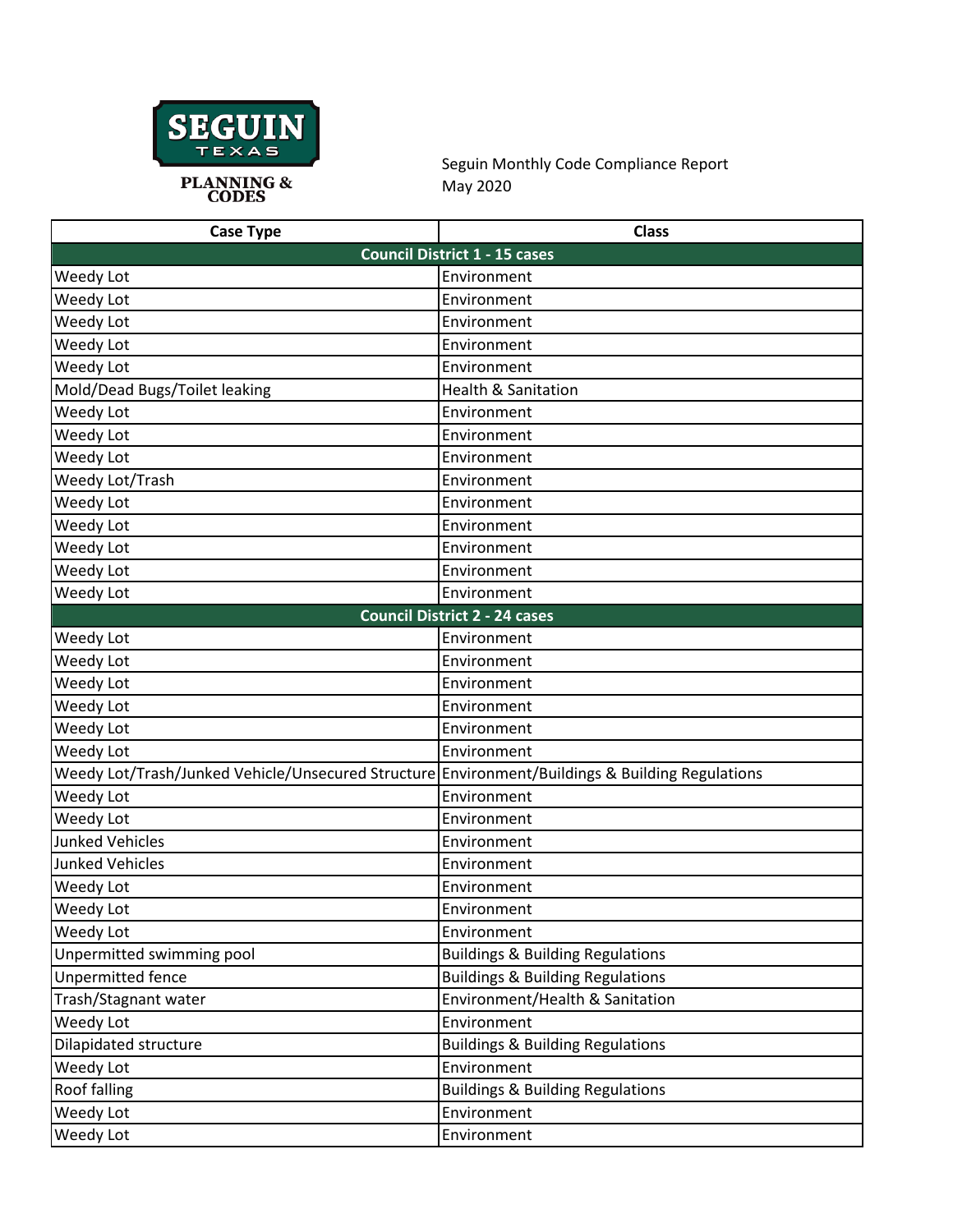| Weedy Lot/Low hanging limbs in ROW                                                              | Environment/Streets, Sidewalks & Other Public Ways |  |
|-------------------------------------------------------------------------------------------------|----------------------------------------------------|--|
| <b>Council District 3 - 16 cases</b>                                                            |                                                    |  |
| Weedy Lot                                                                                       | Environment                                        |  |
| Trash                                                                                           | Environment                                        |  |
| Weedy Lot                                                                                       | Environment                                        |  |
| Weedy ROW                                                                                       | Environment                                        |  |
| Weedy Lot                                                                                       | Environment                                        |  |
| Septic system overflow                                                                          | <b>Health &amp; Sanitation</b>                     |  |
| Weedy Lot                                                                                       | Environment                                        |  |
| <b>Junked Vehicles</b>                                                                          | Environment                                        |  |
| Weedy Lot/Trash/Debris                                                                          | Environment                                        |  |
| <b>Building without permits</b>                                                                 | <b>Buildings &amp; Building Regulations</b>        |  |
| Weedy Lot                                                                                       | Environment                                        |  |
| Weedy Lot                                                                                       | Environment                                        |  |
| <b>Junked Vehicle</b>                                                                           | Environment                                        |  |
| Weedy Lot                                                                                       | Environment                                        |  |
| Weedy Lot/Trash/Debris                                                                          | Environment                                        |  |
| <b>Unlicensed Food Vendor</b>                                                                   | <b>Health &amp; Sanitation</b>                     |  |
|                                                                                                 | <b>Council District 4 - 23 cases</b>               |  |
| Weedy Lot/Trash                                                                                 | Environment                                        |  |
| Weedy Lot/Trash                                                                                 | Environment                                        |  |
| Weedy Lot                                                                                       | Environment                                        |  |
| Storage of Junked Vehicles on vacant lot                                                        | Zoning/Environment                                 |  |
| Weedy Lot                                                                                       | Environment                                        |  |
| Weedy Lot/Trash                                                                                 | Environment                                        |  |
| Weedy Lot                                                                                       | Environment                                        |  |
| Storage of Junked Vehicles on vacant lot                                                        | Zoning/Environment                                 |  |
| <b>Building without permits</b>                                                                 | <b>Buildings &amp; Building Regulations</b>        |  |
| Trash/Debris                                                                                    | Environment                                        |  |
| Trash/Debris                                                                                    | Environment                                        |  |
| Unsecured structure/Weedy Lot/Trash/Junked Vehicle Buildings & Building Regulations/Environment |                                                    |  |
| <b>Junked Vehicles</b>                                                                          | Environment                                        |  |
| <b>Junked Vehicles</b>                                                                          | Environment                                        |  |
| Weedy Lot                                                                                       | Environment                                        |  |
| Trash/Debris                                                                                    | Environment                                        |  |
| Weedy Lot                                                                                       | Environment                                        |  |
| Weedy Lot/Trash                                                                                 | Environment                                        |  |
| Weedy Lot                                                                                       | Environment                                        |  |
| Weedy Lot                                                                                       | Environment                                        |  |
| Weedy Lot                                                                                       | Environment                                        |  |
| Weedy Lot                                                                                       | Environment                                        |  |
| Weedy Lot                                                                                       | Environment                                        |  |
|                                                                                                 | <b>Council District 5 - 11 cases</b>               |  |
| Weedy Lot                                                                                       | Environment                                        |  |
| <b>Building without permits</b>                                                                 | <b>Buildings &amp; Building Regulations</b>        |  |
| Storage of vehicles on vacant lot                                                               | Zoning                                             |  |
|                                                                                                 |                                                    |  |